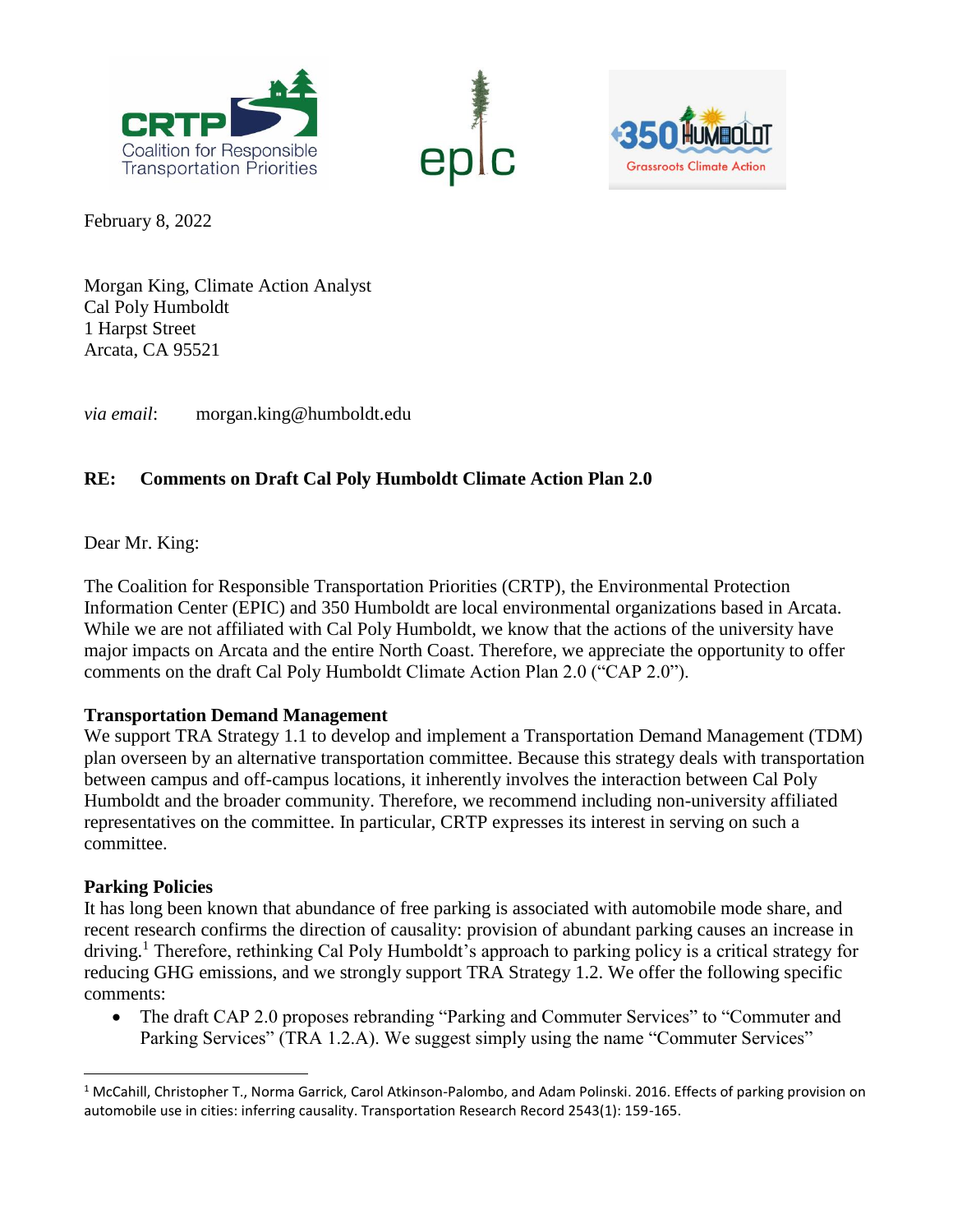instead. Parking is only one of the ways to serve Cal Poly Humboldt commuters, and including it in the department's name—even if it's placed second—gives it undue emphasis.

- We strongly support disallowing parking passes for students living near campus. The proposed 1.5-mile buffer is reasonable, but requires some exceptions. For example, students with certain disabilities should be excepted, as should students who live within the buffer but in an area where walking, biking or riding the bus is either unsafe or impractical (for example, up Fickle Hill Road).
- We recommend extending the disallowance of parking passes for students living near campus to faculty and staff living near campus as well, with the exception of those whose work responsibilities require the use of a personal vehicle.
- We strongly support disallowing first-year students from bringing a vehicle to campus. We believe this will help arriving students learn how to get around the area without a personal vehicle, and produce dividends of lower GHG emissions through each student's tenure at Cal Poly Humboldt.
- We do not support TRA 1.2.F and TRA 1.2.G, regarding development of off-site parking. While this may ease space constraints on campus, it will do little to reduce GHG emissions, driving or vehicle ownership. Further, it will likely disrupt attempts to promote infill development in the surrounding community.
- We do not support TRA 1.2.H. Commuters who pledge to primarily use non-vehicular modes should have little need for parking passes.
- We strongly support TRA 1.2.I to increase carpool-only parking stalls. We encourage an increase in carshare-only parking stalls as well. A significant expansion of the carshare, bikeshare, and related programs at Cal Poly Humboldt is likely needed to ensure the success of efforts to reduce student vehicle ownership and use. Therefore, we state our strong support for TRA Strategy 1.4 as well.
- We recommend the addition of a measure to increase the cost of parking passes, and a commitment to using parking revenues to support public transit and other low-carbon alternatives.

## **Walkability and Bikeability**

We strongly support the CAP 2.0's focus on increasing safety and comfort of people walking and biking on and around campus, as contained in TRA Strategy 1.3. We note that this will require substantial coordination with other local jurisdictions and the broader community, and encourage Cal Poly Humboldt to take an ambitious but transparent and public-facing approach to these processes. We also offer a note of caution on TRA 1.3.C's suggestion of roundabouts as a way to reduce bicycle-car conflict. Roundabouts often introduce additional conflict points by requiring bicyclists to merge with cars and trucks, and are inconvenient for all pedestrians and impossible for sight-impaired pedestrians to navigate.

## **Public Transit**

We strongly support TRA Strategy 1.5 to improve public transit to and from campus. Cal Poly Humboldt has historically been at the forefront of supporting local transit systems through its JackPass program and is well positioned to continue this support. University students, faculty and staff provide the vast majority of riders for the Arcata and Mad River Transit System (AMRTS), and a substantial portion of riders of the other local and regional transit systems. In addition to the actions identified in the draft CAP 2.0, we suggest working with AMRTS and the Humboldt Transit Authority to identify and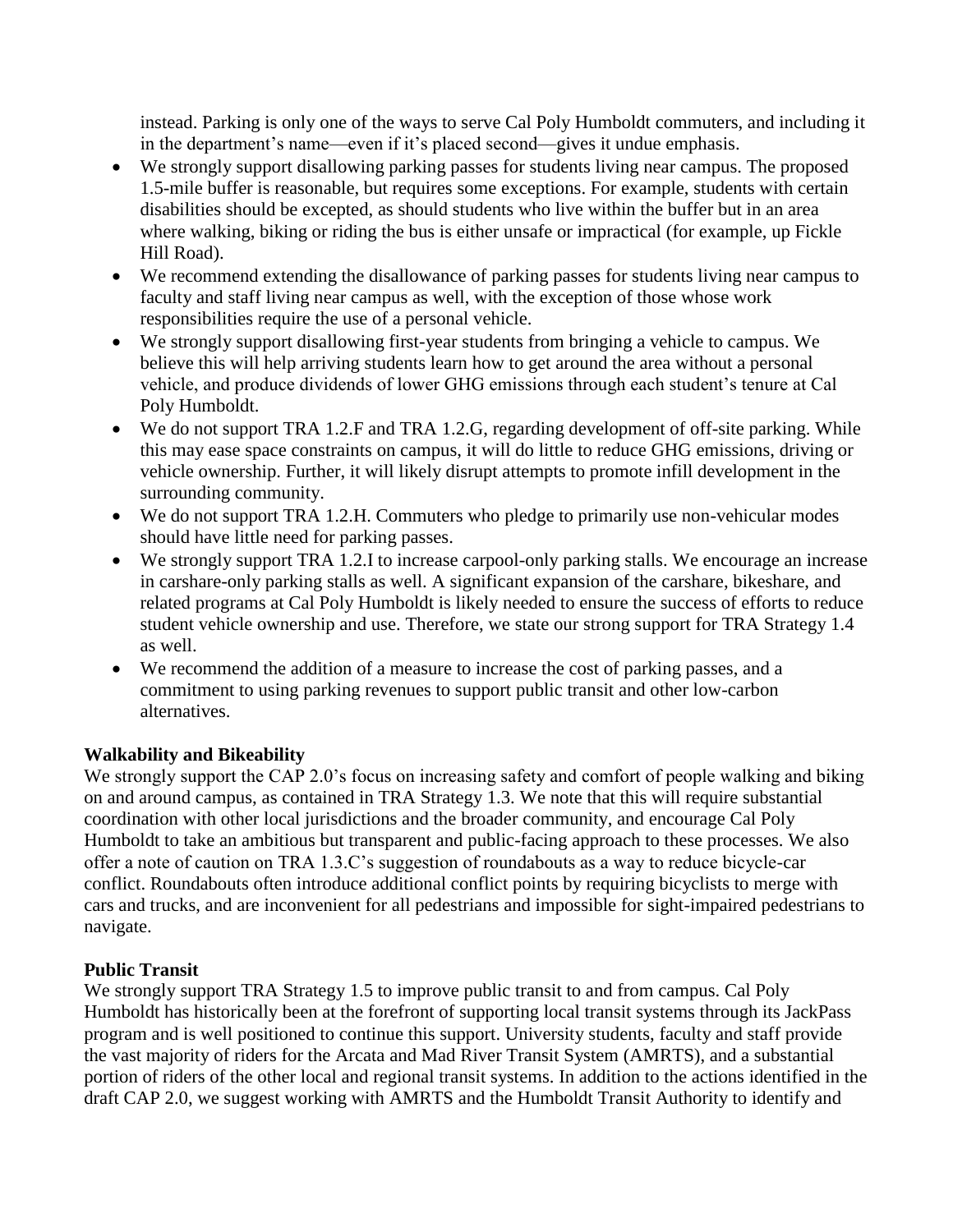develop additional funding for increased frequency and fare-free transit service throughout the region, which will increase ridership to and from campus as well as in the broader community.

### **Employee Commutes**

As noted above, in addition to the measures identified in TRA Strategy 1.6, we recommend extending the disallowance of parking passes for students living near campus to faculty and staff living near campus as well, with the exception of those whose work responsibilities require the use of a personal vehicle. We also recommend providing free bus passes to all employees and extending the offer of reduced-price bus passes to the families of employees. Finally, we recommend exploring the possibility of incentivizing active commuting through a health insurance discount program.

### **Carbon Offsets**

We oppose the sale of carbon offsets generated from current management practices in forests controlled by Cal Poly Humboldt, as suggested at CSO 1.1.A. Recognition and sale of offsets for carbon sequestered due to existing management practices fails the "additionality" test. That is, it does not increase the amount of carbon otherwise sequestered, but it does allow the purchaser to emit more greenhouse gases, and thus has a net negative impact. Rather, we support strategies such as CSO Objective 1.6, which incorporate the goal of increased carbon sequestration officially into campus planning and management.

We do not support the purchase of carbon offsets from the open market as a strategy for "neutralizing" emissions from transportation, as suggested in CSO Strategies 1.2 and 1.3. Carbon accounting is too complex, and carbon markets too opaque, to rely on purchased offsets to "eliminate" emissions.

## **Housing and Other Facilities**

RES Strategy 3 includes a measure to "Support campus and municipal efforts to develop affordable, equitable, transit-oriented housing in proximity to campus." This is an important measure not only for increasing housing security, but for decreasing carbon emissions from transportation. Cal Poly Humboldt must commit to developing sufficient student housing either on campus or within easy walking distance of campus, and must ensure the availability of convenient low-carbon transportation options for more distant housing and other off-campus facilities (e.g., the Telonicher Marine Lab in Trinidad). If, due to the absence of feasible alternatives, students are effectively required to drive cars to off-campus facilities to complete their coursework or to go home, then efforts to reduce car driving and ownership will ultimately be unsuccessful.

#### **Refrigerant Management**

The draft CAP 2.0 states at p.11: "Because Humboldt's buildings require little to no active cooling, emissions from refrigerants (chemicals used in air conditioners, water chillers, freezers and refrigerators) leaked to the atmosphere have been determined to be *de minimis*." Did Cal Poly Humboldt actually inventory all of the refrigerant/chiller/air conditioning use on campus, or is the *de minimis* "determination" merely an assumption?

The draft CAP 2.0 doesn't mention it, but the issue with refrigerants is that on a pound for pound basis HFCs release emissions with 2,000 to 4,000 the global warming potential (GWP) of CO2. In general, the EPA estimates refrigeration equipment loses a quarter of its charge annually to leaks. Regardless of the